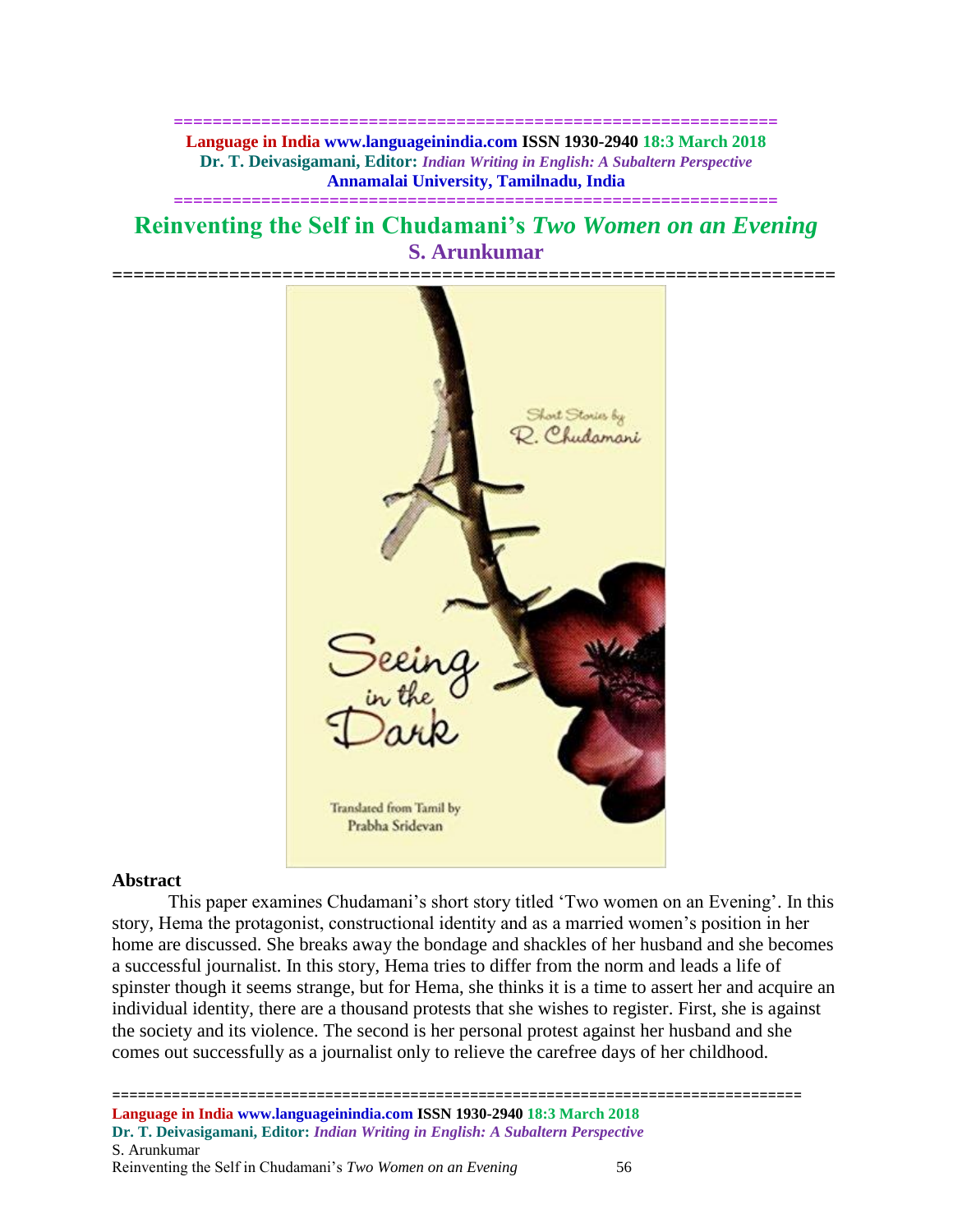

**R. Choodamani Photo credit: S. Rajesh Courtesy: [http://www.thehindu.com/books/books-authors/writer-par](http://www.thehindu.com/books/books-authors/writer-par-excellence/article19593518.ece)[excellence/article19593518.ece](http://www.thehindu.com/books/books-authors/writer-par-excellence/article19593518.ece)**

### *Two Women on an Evening*

In 'Two women on an Evening', R. Chudamani talks of her economic liberty that women need to keep herself from the strangles of her husband. The story is about Hema, who is being an journalist is unable to tolerate the coaxing attitude of her husband and finally out of frustration divorces him and comes out as a successful journalist. Hema, the protagonist, and Tulasi her exhusband's sister happens to meet in a garment's shop and is caught short of money. Tulasi comes in aid. Hema was indeed surprised for her and Tulasi, had no relationship between them. They were not sisters or related in any manner by blood. Tulasi was no friend. Neither a school nor college mate. The relationship between them came into existence only when Hema married Damodran. Their acquaintance and friendship started only from that time. They were then supposed to be ex-sisters-in-law. Tulasi herself pointed out, "Damu is my brother and so I have a bond of blood with him. But I have bond with you too, Hema! Infact a much more basic bond" and what is that? "We are both women" (144).

# **Hema's Life with Damodharan**

Hema's life with Damodhran started as an ideal marriage. Initially Damodharan was quite proud of her writing, especially when she changed her maiden name of HemaNagarajan to Hema Damodharan. He felt pleased and proud when his friends at the office told him about his wife's articles as fantastic and guests complimented her with something like "you have excelled yourself this time Mrs. Damodharan your pen is very powerful" (145)

Then, gradually, the pleasure and the pride waned and Damodharan began to lose his temper on her getting to popular, whenever she sat typing an article he would snap and ask her to